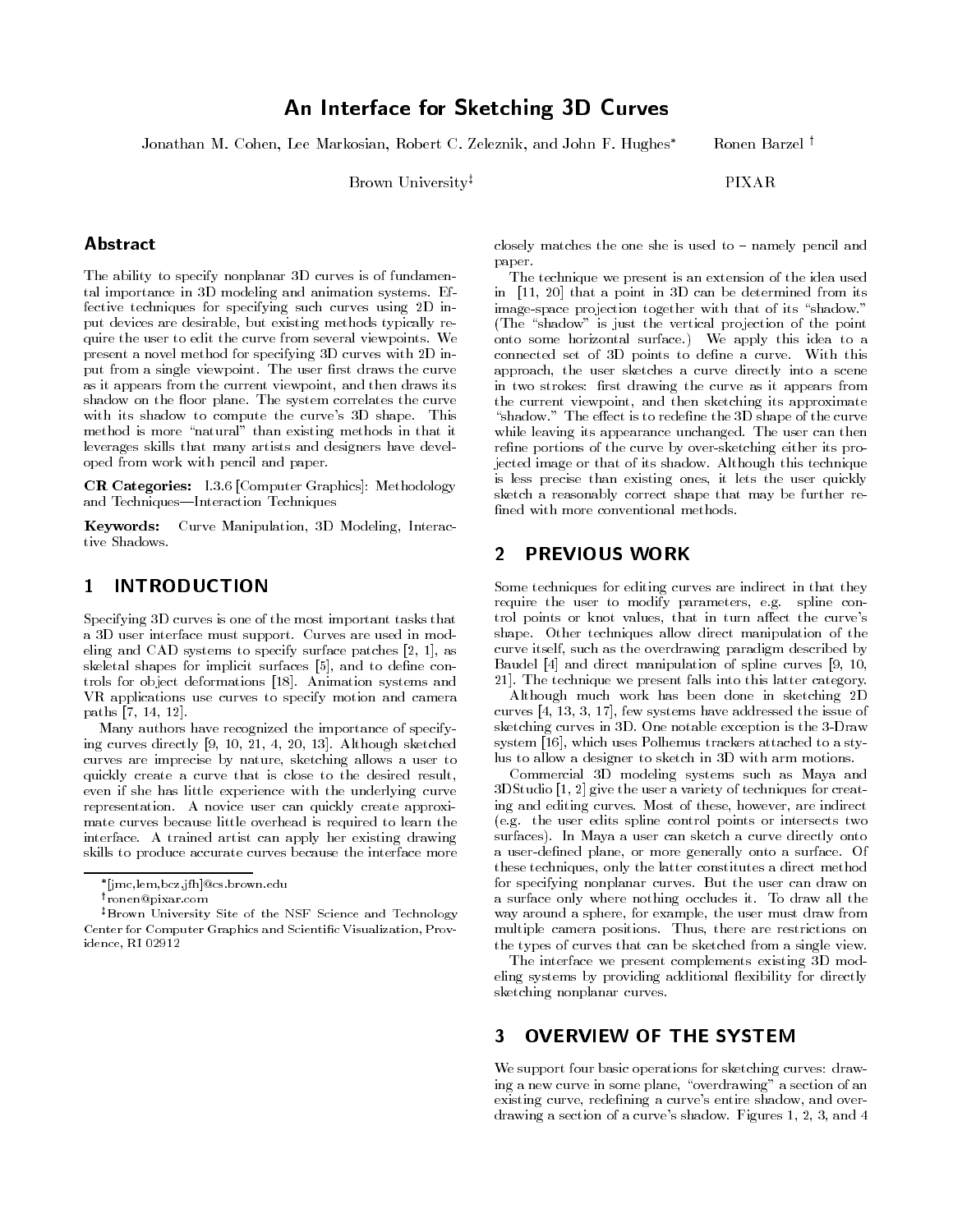

Figure 1: A single stroke creates the initial curve.



Figure 2: A second stroke defines the curve's shadow and hence its 3D shape.



Figure 3: The dashed line indicates an overdraw stroke.



Figure 4: The system blends the overdraw with the original curve to get the final result.

illustrate the steps involved in creating and editing a curve. To distinguish between operations that edit the shadow and operations that edit the curve, the user selects either shadow mode or curve mode via a menu or keyboard shortcut.

When the user draws a stroke in curve mode or shadow mode, the system determines whether the stroke is an "overdraw" by checking whether it starts and ends near and nearly parallel to an existing curve or shadow. If so, we merge it into the existing curve using a method similar to that described in [4]. In curve mode, if the stroke is not an overdraw, the system interprets it as a new curve that is projected onto a plane; the plane is determined by a set of heuristics described below.

To define a shadow, the user (in shadow mode) draws a stroke beneath the curve to be modified. If the stroke appears to be an overdraw, the system blends it into an existing shadow. If there is no existing shadow with which the new shadow can be merged, we test whether its endpoints lie approximately below some curve's endpoints. If so, we take this to mean than the the curve's shadow was entirely redrawn. (If not, the stroke is rejected.) Finally, we reproject the curve back into the scene to match its new shadow.

# 3.1 Drawing Curves and Shadows

We represent 3D curves as parameterized polylines, i.e., as piecewise linear curves defined by a mapping from [0, 1]  $\rightarrow$  $\, {\bf K} \,$  . Before they are used to define curves or shadows, input strokes are smoothed in the following way. First we filter the stroke to remove all points whose screen-space distance is less than some threshold (e.g. 25 pixels) from the previous point. We fit a Catmull-Rom spline [8] to the remaining points and sample the spline every few pixels to generate a

smooth-looking polyline.<sup>1</sup>

When a curve is first drawn, we project the  $2D$  stroke onto a plane in world space to create a 3D planar curve. We choose the plane as follows. If either endpoint appears to lie on an existing ob ject (or curve), we take this as intentional and place the endpoint in 3D so that it lies on the existing ob ject. We then choose a plane that contains the endpoint (or points). Since one or two points do not uniquely determine a plane, we choose, among all planes containing them, the one that is most nearly screen-parallel.

If neither endpoint appears to lie on an existing ob ject in the scene, we determine which plane to use from the angle of the camera. If the camera is looking down, we use the floor plane, and if the camera is at an oblique angle, we use the plane perpendicular to the floor plane that is most nearly screen-parallel.

A  $shadow$  is a 3D curve obtained by projecting another  $3D$  curve along a fixed vector, which we call the *projection* vector, onto some surface. In this discussion, we always use the world Y axis as the projection vector, and we always project onto the floor plane. These choices are arbitrary we could just as easily use the world X vector and let the user draw shadows on a wall. Also, note that in all of our examples, the shadow is a planar curve. This assumption is not necessary for any of the algorithms described below. Thus, we could project shadows onto rolling terrain, for instance.

The key feature of this system is the ability to edit a curve via its shadow. As noted in [11, 20, 19], a point's location is determined uniquely by its appearance from an oblique camera position and by its shadow. We extend this idea to curves: the shape of a 3D curve is determined by its image-space projection and its shadow.<sup>2</sup> Thus, to modify a curve's shape in our system, the user redraws its shadow. This redefines the curve's shape while leaving its appearance from the current camera position unchanged.

It can be difficult to draw a valid shadow for a given curve. To facilitate this, we draw vertical guidelines at both ends of the curve. These lines provide feedback that helps the user align the shadow with the curve. Also, the matching algorithm does not require that the curve and shadow be exactly aligned, only that they be "close," as explained in the next section.

# 3.2 Correlating Curves with Shadows

Once a curve's shadow or image-space projection has been redefined, we project the curve back into the scene using the following method.

We assume either a perspective or orthogonal projection, with the restriction that the camera's "look vector" is not close to parallel with the projection vector. In a perspective projection, the vanishing point for vertical lines must be off the screen. This allows us to define a left-to-right ordering of 3D points (see figure 5). To test if a point  $A$  is left or right of another point  $B$ , we project  $A$  into the image. Then we take the line parallel to the projection vector running through  $A$ 's world location and project this line into the image. This line (call it l) partitions the image into two sections, one to the left and one to the right. If the image-space projection of B is to the left of l, we say B is image-space left of A and similarly for *image-space right*. If B lies on l, we say A and

<sup>&</sup>lt;sup>1</sup>This smoothing step, while independent of the overall technique, is important since noise in the input device propagates tothe final 3D curves.

<sup>2</sup> In certain cases described below, the curve's 3D shape is notdetermined uniquely.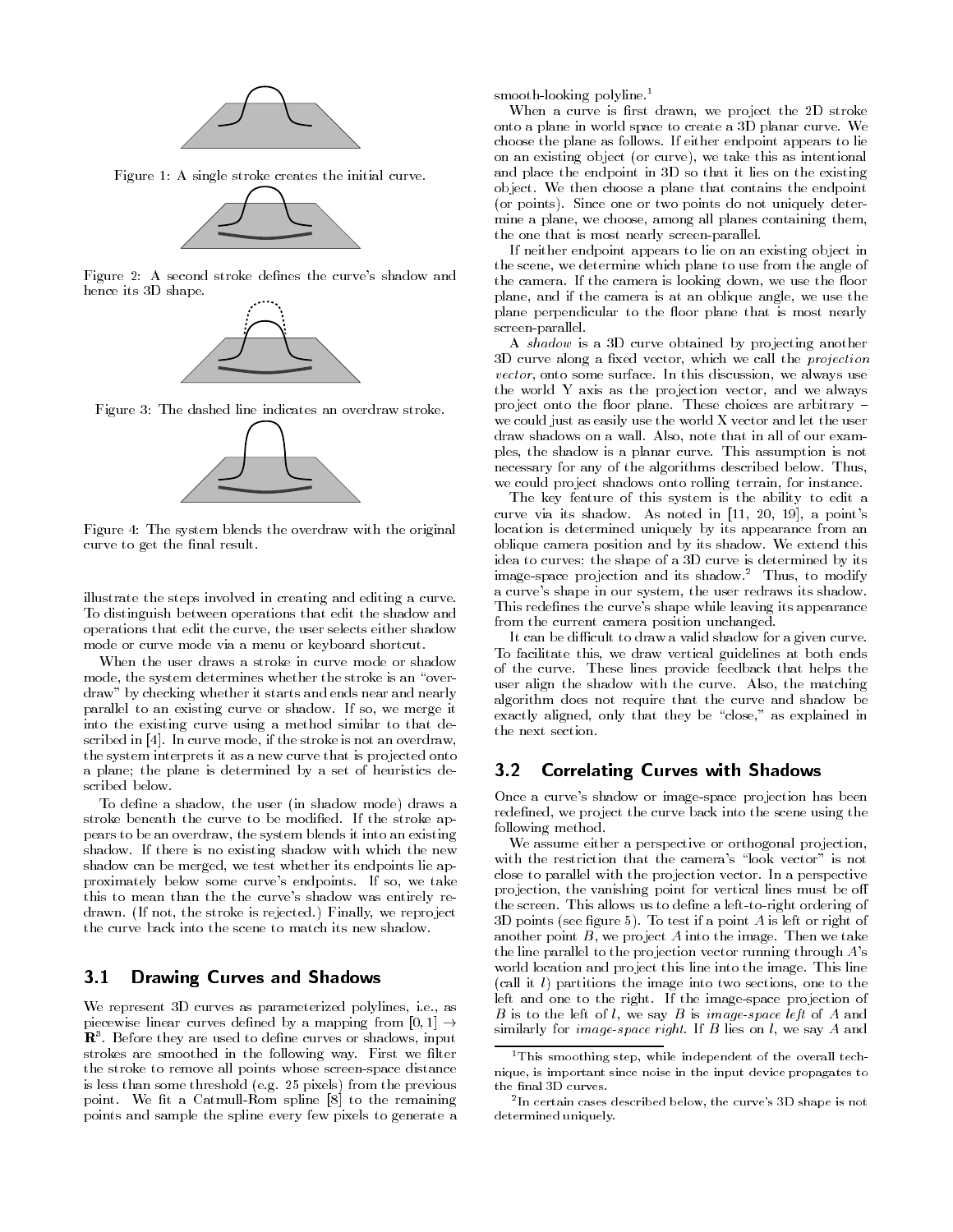

Figure 5: A and B are image-space aligned through the line l, and  $C$  is image-space right of both of them.



Figure 6:  $A$ ,  $B$ , and  $C$  are critical points of this curve.



Figure 7: The shadow defines a ruled surface with a silhouette above the interior critical point of the shadow, B.

B are *image-space aligned*. If B is within a distance d of l, we say  $B$  is aligned to within a of  $A$   $\bar{ }$  .

We define a point on a curve to be a *critical point* if some neighborhood of the point lies entirely to the right or left of the point in image space. Note that by this definition, the first and last points of a curve are critical points (see figure 7). A span is the section of a curve between two critical points.

The key observation we use to match a curve with its shadow is that the shadow defines a ruled surface formed by extruding the shadow along the projection vector. An interior critical point in the shadow corresponds to a silhouette of the surface, as shown in figure 7.

To redefine a curve's 3D shape from its shadow, we must project the curve onto this possibly many-layered surface. To do this, we must determine onto which layer of the shadow surface we should project each point of the curve. In general, a critical point on the shadow must correspond with a critical point on the curve. This is because the curve must turn around where the shadow surface turns around in order to stay on the shadow surface, as shown in figure 8. Note that there may be critical points in the curve that do not correspond to critical points of the shadow, as in figure 9.

If there is no way to project the curve onto the surface so that the resulting 3D curve is continuous, the shadow is



Figure 8: The curve must turn around at  $B$  to stay on the surface.



Figure 9: The curve may have more critical points than the shadow and still be valid.



Figure 10: There is no way to project this curve onto the surface to get a continuous 3D curve.

invalid and we reject it. Figure 10 shows an invalid shadow.

To create the correspondence between layers of the shadow surface and spans of the curve, we need to match critical points of the shadow with critical points of the curve. First, we find the critical points of the shadow and curve. Let  $c_0, c_1, \ldots, c_n$  be the list of critical points of the curve, sorted by parameter value, and  $s_0, s_1, \ldots, s_m$  be the sorted list of the shadow's critical points.

To begin, we verify that  $c_0$  corresponds with  $s_0$ . (At this point, we may have to reverse the parameterization of the curve to make these points match.) We iterate through the critical points of the shadow in order and attempt to match each point  $s_i$  with some critical point on the curve. We do this as follows.

First, let  $c_j$  be the next unmatched critical point on the curve. If  $c_i$  is aligned to within 25 pixels of  $s_i$ , then  $c_j$  is matched with  $s_i$ , and we go on to  $s_{i+1}$ . Otherwise, we test if  $c_j$  is between  $s_{i-1}$  and  $s_i$  (in terms of the image-space left-to-right ordering). If not, then there is no valid match because there is no shadow underneath some span of the curve adjacent to  $c_j$ . Also, if  $c_j$  is the final endpoint of the curve and is unmatched, then there is no valid match. Finally, we increment  $j$  and repeat for the next critical point on the curve.

The system can match a shadow with a curve even when the shadow does not align exactly with the curve, as follows. After creating a correspondence between critical points, we

 $\overline{\ }$  in the that in a perspective protection, *aligned to within a* is not a symmetric relation.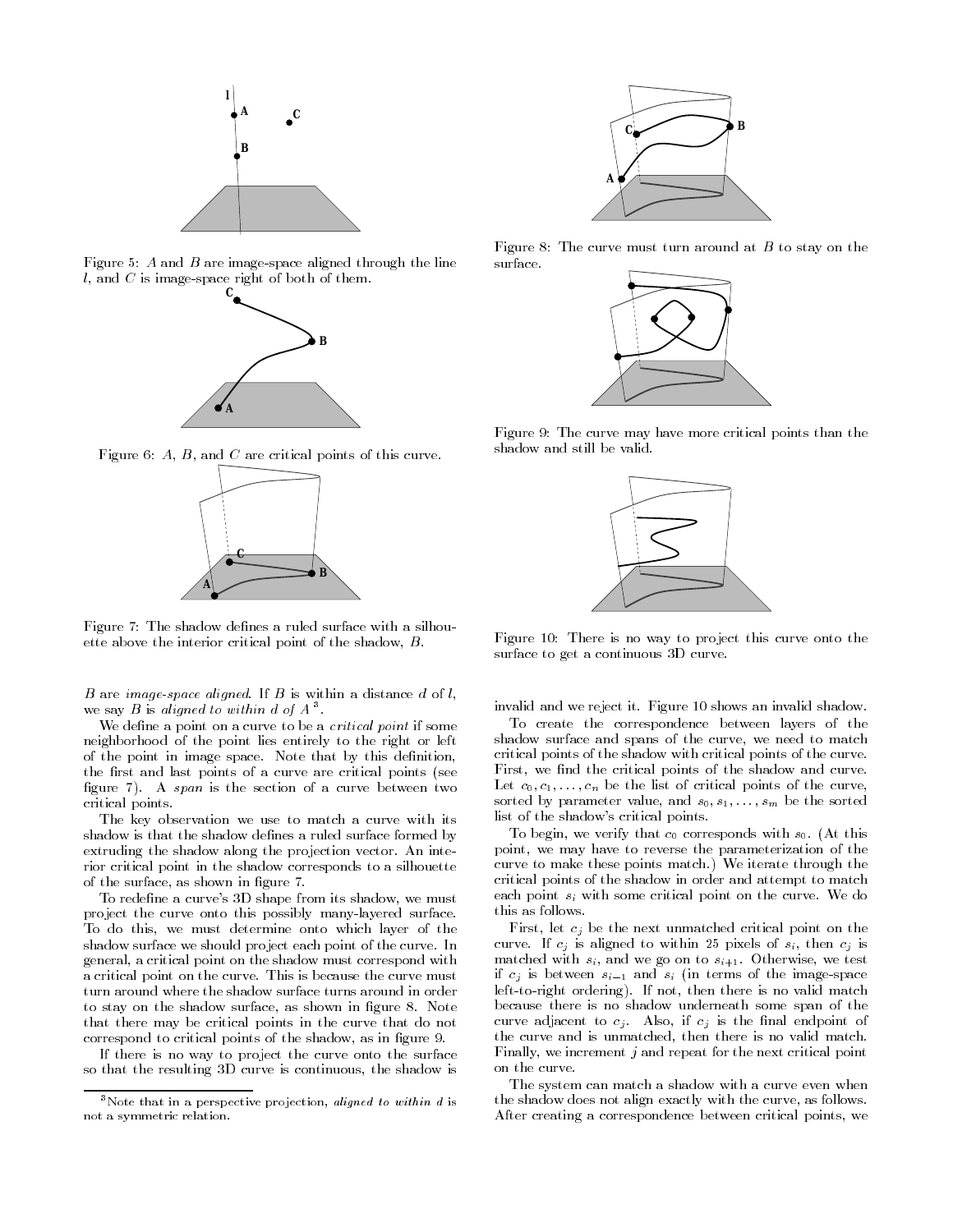

Figure 11: The dashed line indicates the original shadow. The solid line indicates the shadow after it has been adjusted to match the curve.



Figure 12: The curve defines a surface containing all rays from the viewpoint through each point on the curve. We intersect this with the shadow surface to get the final 3D curve.



Figure 13: The shadow and curve do not determine a unique 3D curve. This is because all four endpoints are image-space aligned.

deform the shadow so that all matching critical points are precisely image-space aligned. This is done by rotating and scaling each span of the shadow to align it with the corresponding span of the curve, as shown in figure 11. This step allows the user to sketch an approximate shadow, leaving it to the system to ensure that curve and shadow are precisely aligned.

We now have a valid aligned shadow and a correspondence between each span of the shadow and some span of the curve. Just as the shadow defines a particular surface, we can think of the curve as defining a unique surface containing all rays extending from the camera through the image-space projection of the curve. We intersect each portion of the curve surface with the corresponding layer of the shadow surface to produce a section of the 3D curve, as shown in figure 12. Because we use a piecewise linear representation for our curves, we intersect these two surfaces by breaking them up into planar segments and intersecting the corresponding segments. We splice all such sections together to get the final 3D curve.

Near a critical point on the shadow, the tangent plane to the shadow surface is oriented nearly edge-on to the camera. This has the effect of magnifying noise in the 2D input: that is, small variations in the input stroke result in large variations in depth for the 3D curve. To alleviate this problem, we remove points that are nearly aligned to critical points of the shadow, replacing them with a smooth spline that joins



Figure 14: The three vertical lines are struts. The dashed line indicates the original position of the shadow. Dragging the center strut downwards moves the shadow along the floor while fixing the appearance of the curve.

neighboring sections of the 3D curve. Finally, we perform the same filtering and smoothing operations described above to improve the smoothness of the final curve.<sup>4</sup>

In certain cases this algorithm may produce an unintended result. This can happen when the curve and shadow have multiple critical points that are image-space aligned. One example is shown in figure 13. In a case such as this, the image-space curve and shadow do not define a unique 3D curve. Our algorithm will find one possible 3D curve, but it might not be the intended one.

### 3.3 Strut Manipulation

We can consider the problem of correlating a curve with a shadow to be an instance of the general problem of matching features in two signals. From this point of view, we wish to extract the "salient" features of the image-space curve and shadow, register the two curves to align these features, and finally calculate the final  $3D$  curve.

In our current system, we take into account only the critical points of the image-space curve and shadow. That is, critical points are the only features we consider to be salient. The system ignores other features, such as bends, because we assume that the user will draw such features in correct alignment (figure 17 shows what happens when this is assumption is incorrect).

It might be useful to provide automatic registration of such features – one possible way to do this would be to adapt the dynamic timewarping algorithm from [6] to register the curve with the shadow.

Though we do not currently support this more general notion of signal matching, we do let the user explicitly align certain features. To facilitate this, we allow the user to draw struts, which are lines parallel to the projection vector that connect a fixed point on the shadow with a fixed point on the curve. After placing a strut, the user may drag its bottom up or down. This has the effect of adjusting the shadow while leaving the appearance of the curve unchanged, as shown in figure 14. The shadow is affected just in the span between the two neighboring struts.

#### $\overline{4}$ **DISCUSSION**

Color Plates 14 - 17 show our system in action.

This system is well suited for applications that require fast specification of approximate 3D curves. Applications that require more precise curves might still benefit from this technique, because of the lack of overhead required and the simplicity of the interface. In one scenario, the user would

<sup>&</sup>lt;sup>4</sup>Because we perform these filtering and smoothing steps, the appearance of the curve is not constant  $-$  it often changes by a few pixels after each edit.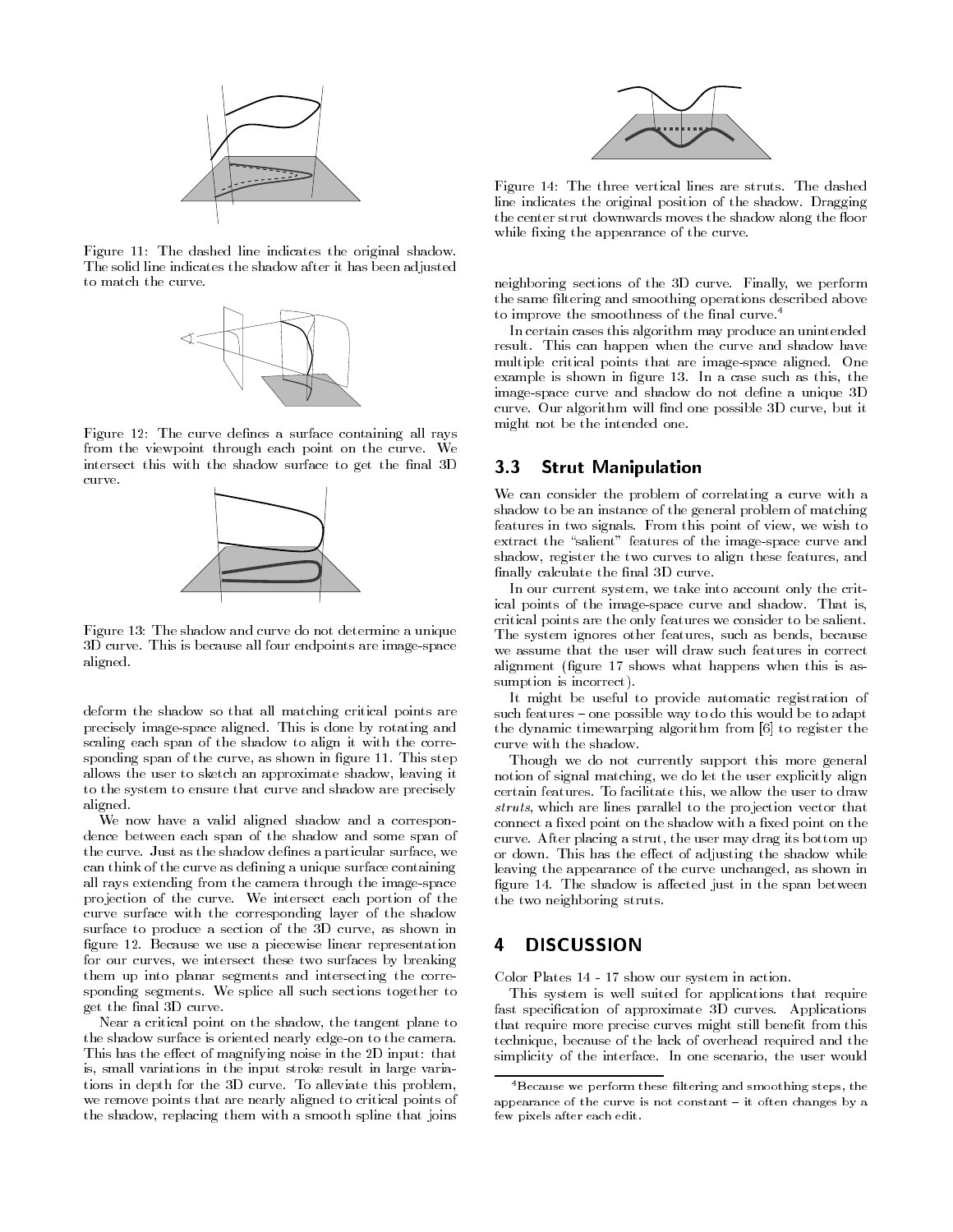quickly sketch an approximate curve, then refine its shape with more conventional techniques.

We mentioned previously that our technique can be extended to allow shadows on walls or nonplanar surfaces. There is also no reason to restrict the user to drawing the curve and shadow from the same point of view. The user might draw the shadow from an overhead camera position (thus specifying the shadow more accurately), then sketch the curve from an oblique viewpoint.

A limitation of this method is that it can be quite hard to judge what the shadow should look like for complex 3D curves, especially from an oblique viewpoint. We have observed that users in our lab, even those with artistic training, have considerable difficulty drawing corkscrews and other spiraling shapes. In such cases, a better solution might be to use a 3D input device such as a Phantom or a 3D tracker.

#### 5 **FUTURE WORK**

We use context-sensitive commands to indicate oversketching operations and keyboard modifiers to indicate modes and to differentiate between different editing operations. Although this works, it is neither consistent nor supported by user studies. We would like to find a more streamlined user interface, perhaps using marking menus or gestural commands [15]. We would also like to have more users try this system, especially users with artistic training but little experience with computer graphics tools.

Finally, we have started to use this curve-sketching technique within a sketch-based free-form modeling system. We believe this interface is a good starting point from which to build a modeling system that leverages a user's talent with pencil and paper to create more complicated shapes than was possible with the original SKETCH system [20].

# 6 ACKNOWLEDGMENTS

We thank Andries van Dam and the Graphics Group. This work is supported in part by the NSF Graphics and Visualization Center, Advanced Network and Services, Alias/Wavefront, Autodesk, IBM, Intel, Microsoft, National Tele-Immersion Initiative, Sun Microsystems, and TACO.

### References

- [1] Alias / Wavefront. Maya, 1.0 edition, 1998.
- [2] Autodesk. 3D Studio MAX, 1996.
- [3] Michael J. Banks and Elaine Cohen. Realtime spline curves from interactively sketched data. In Computer Graphics (1990 Symposium on Interactive 3D Graph $ics)$ , pages 99-107, 1990.
- [4] Thomas Baudel. A mark-based interaction paradigm for free-hand drawing. In Proceedings of UIST 94, pages 185-192. ACM SIGGRAPH, 1994.
- [5] Jules Bloomenthal and Brian Wyvill. Interactive techniques for implicit modeling. In Computer Graphics (1990 Symposium on Interactive 3D Graphics), pages 109-116, 1990.
- [6] Armin Bruderlin and Lance Williams. Motion signal processing. In SIGGRAPH 95 Conference Proceedings, pages 97{104. ACM SIGGRAPH, August 1995.
- [7] M. F. Cohen. Interactive spacetime control for animation. In SIGGRAPH 92 Conference Proceedings, pages 293-302. ACM SIGGRAPH, July 1992.
- [8] Gerald Farin. Curves and Surfaces for Computer Aided Geometric Design. Academic Press, third edition, 1993.
- [9] Barry M. Fowler and Richard H. Bartels. Constraintbased curve manipulation. IEEE Computer Graphics and Applications, pages 43-49, September 1993.
- [10] Cindy Grimm and Matthew Ayers. A framework for synchronized editing of multiple curve representations. In  $EUROGRAPHICS$  '98, pages C-31 - C-40, 1998.
- [11] Kenneth P. Herndon, Robert C. Zeleznik, Daniel C. Robbins, D. Brookshire Conner, S. Scott Snibbe, and Andries van Dam. Interactive shadows. In Proceedings of UIST 92, pages 1–6. ACM SIGGRAPH, November 1992.
- [12] T. Igarashi, R. Kadobayashi, K. Mase, and H. Tanaka. Path drawing for 3d walkthrough. In Proceedings of UIST 98, pages 173-174. ACM SIGGRAPH, 1998.
- [13] T. Igarashi, S. Matsuoka, S. Kawachiya, and H. Tanaka. Pegasus: A drawing system for rapid geometric design. In CHI'98 Summary (ACM Conference on Human Factors in Computing Systems), pages  $24-25$ , 1998.
- [14] R. Pausch, T. Burnette, D. Brockway, and M. E. Weiblen. Navigation and locomotion in virtual worlds via flight into hand-held miniatures. In SIGGRAPH 95 Conference Proceedings, pages 399-400. ACM SIG-GRAPH, 1995.
- [15] Dean Rubine. Specifying gestures by example. In SIGGRAPH 91 Conference Proceedings, pages 329-337. ACM SIGGRAPH, August 1991.
- [16] Emanuel Sachs, Andrew Roberts, and David Stoops. 3-draw: A tool for designing 3d shapes. IEEE Computer Graphics and Applications, pages  $18-25$ , November 1991.
- [17] P.H. Schneider. An algorithm for automatically fitting digitized curves. In A. Glassner, editor, Graphics Gems. Academic Press, 1990.
- [18] Karan Singh and Eugene Fiume. Wires: A geometric deformation technique. In SIGGRAPH 98 Conference Proceedings, pages 405-414. ACM SIGGRAPH, July 1998
- [19] Robert C. Zeleznik, Andrew S. Forsberg, and Paul S. Strauss. Two pointer input for 3d interaction. In Computer Graphics (1997 Symposium on Interactive 3D Graphics), April 1997.
- [20] Robert C. Zeleznik, Kenneth P. Herndon, and John F. Hughes. Sketch: An interface for sketching 3d scenes. In SIGGRAPH 96 Conference Proceedings, pages 163-170. ACM SIGGRAPH, August 1996.
- [21] J. M. Zheng, K.W. Chan, and I. Gibson. A new approach for direct manipulation of free-form curves. In  $EUROGRAPHICS$  '98, pages C-327 - C-334, 1998.